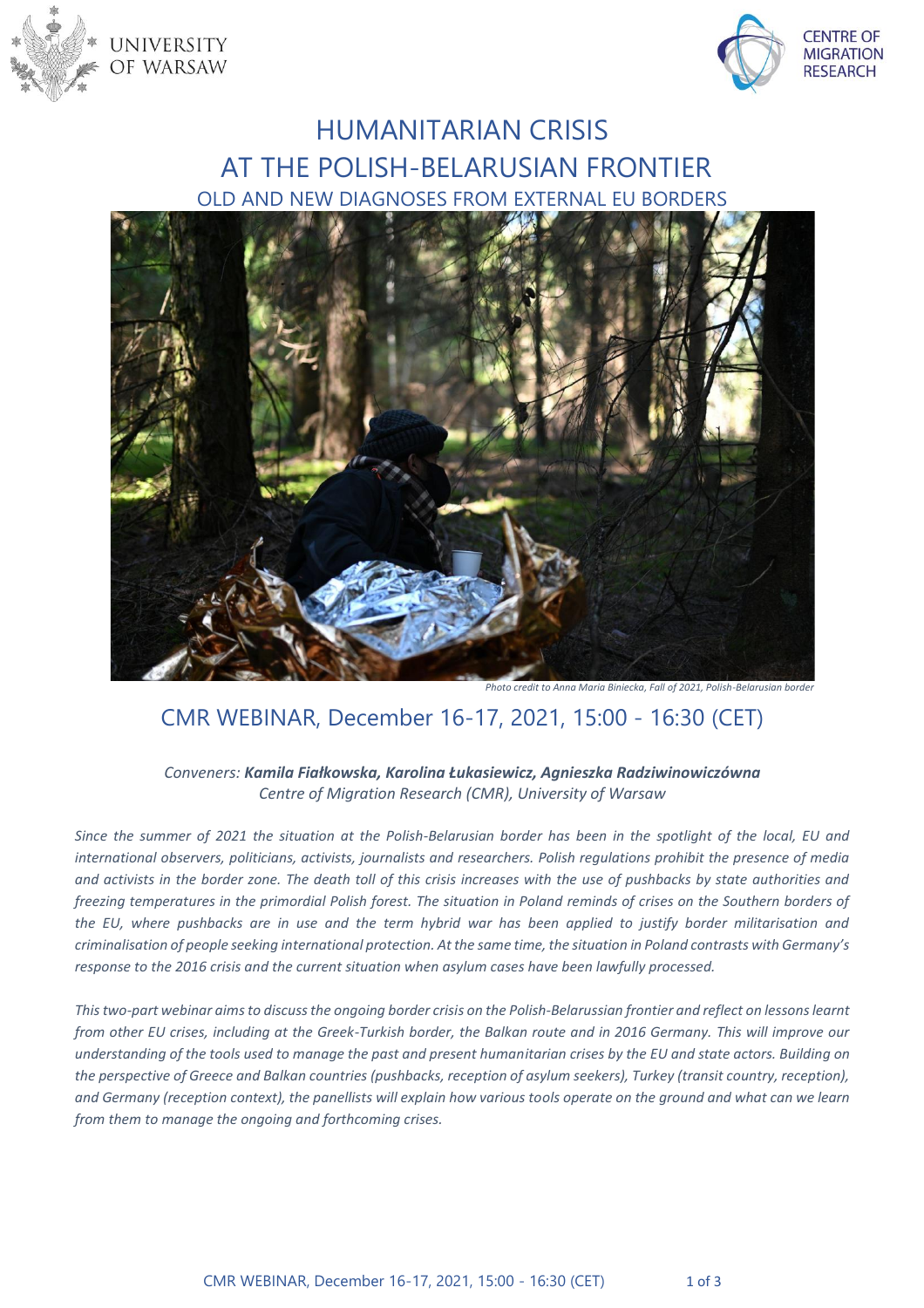



### **PART I:** 16 December 2021, 15:00 - 16:30 (CET) **Polish, Greek and the Balkan border crises - pushbacks policy and human rights violations** Chair: Kamila Fiałkowska, Moderator: Agnieszka Radziwinowiczówna [Click here to register and get the link to the Part I of the Webinar](https://www.eventbrite.com/e/223481578417) https://tinyurl.com/CMRborders

The roundtable gathers five excellent speakers with first-hand experience of documenting human rights violations on the external borders of the European Union. Witold Klaus and Marta Górczyńska from The Border Group will talk about the situation on the Polish-Belarusian border. The roundtable will serve to exchange the experience with researchers documenting border violence on the Greek - Turkey border and along the Balkan route: Evgenia Kouniaki and Eleni Takou from Human Rights 360 and Chloe Powers from Border Violence Monitoring Network. During this roundtable some of the most important findings of two recently-published reports will be discussed: *[Humanitarian Crisis on the Polish-Belarusian Border](https://www.grupagranica.pl/files/Raport-GG-Kryzys-humanitarny-napograniczu-polsko-bialoruskim.pdf)* by the Border Group and *[The](https://www.humanrights360.org/wp-content/uploads/2021/11/Evros_en.pdf)  [doctrine of the 'instrumentalization' of refugees. The borders of Evros in the era of the securitization of borders](https://www.humanrights360.org/wp-content/uploads/2021/11/Evros_en.pdf)* by ΗumanRights360.

## **PART II:** 17 December 2021, 15:00 - 16:30 (CET) **Migration governance on the ground. Lessons learned from the past and ongoing crises.** Chair: Agnieszka Radziwinowiczówna, Moderator: Karolina Łukasiewicz [Click here to register and get the link to the Part II of the Webinar](https://www.eventbrite.com/e/lessons-learned-from-humanitarian-crises-at-the-eu-borders-tickets-224003018057) https://tinyurl.com/CMRborders2

This roundtable gathers excellent scholars: [Sabine Hess,](https://www.uni-goettingen.de/en/208718.html) Electra Petracou, Ela Gökalp Aras and Karolina Sobczak-Szelc who will discuss lessons learned from the past and present experience with migration governance in Germany, Greece, Turkey and Poland. The speakers will talk about responding to a border crisis on the Greek-Turkish border, and about asylum reception in Germany and Poland. They will also discuss the future of refugee protection mechanisms at the EU border and how to ensure humanitarian treatment of asylum seekers.

#### **Speakers**

**Witold Klaus** (Institute of Law Studies, Polish Academy of Sciences, CMR UW) – holds PhD in law, he is a professor at the Institute of Law Studies, Polish Academy of Sciences (head of the Department of Criminology and of the Migration Law Research Centre) and a research fellow in the Centre of Migration Research at Warsaw University; He is a lawyer, criminologist, migration researcher and activist - he was one of the founders and currently serves a member of the Board for the Association for Legal Intervention (a chairman between 2005 and 2019).

**Marta Górczyńska** (University of Warsaw, Helsinki Foundation for Human Rights) - human rights lawyer, migration researcher and PhD candidate in legal studies at the University of Warsaw. Specialising in the field of international and EU law on asylum and migration. Author and co-author of numerous publications and reports; coordinator of several research projects; team member and coordinator of monitoring missions to the borders and detention facilities for migrants. Academic focus: access to territory and asylum procedure.

**Eleni Takou** (Human Rights 360) - is co-founder and Deputy Director of the Greek NGO [HumanRights360.](https://www.humanrights360.org/) She has worked in the Advocacy and Programs sector of several NGOs. During 2015, she served as Chief of Staff of the Minister for Migration Policy in Greece. Prior to this, she has been coordinating the Racist Violence Recording Network, a coalition of CSOs under the auspices of the UNHCR Office in Greece and the Greek National Commission for Human Rights. She has also been a consultant on issues of statelessness for UNHCR Greece. Her work is focused on refugee protection, migration, hate crime, strategic communication and anti racism advocacy. She is co-writer of the book *[Persistent](https://rosalux.gr/el/publication/i-metanasteysi-stin-ellada)  [Myths about Migration in Greece](https://rosalux.gr/el/publication/i-metanasteysi-stin-ellada)* and co-editor of the book *X Them Out - [The Black Map of Racist Violence](http://www.toposbooks.gr/contents/eng/books_details_eng.php?nid=631)*.

**Evgenia Kouniaki** (Human Rights 360) is a Lawyer at HumanRights360. She focuses on monitoring and reporting cases of illegal practises at the European land borders of Evros, as well as hate crime across the country. She is a graduate of the Law School of the National and Kapodistrian University of Athens and of Social Anthropology of the Panteion University of Athens. She is currently enrolled in the Postgraduate Program in Social and Cultural Anthropology at Panteion University. She was also a member of the legal team of the civil litigation in the Golden Dawn's trial representing the Egyptian victims.